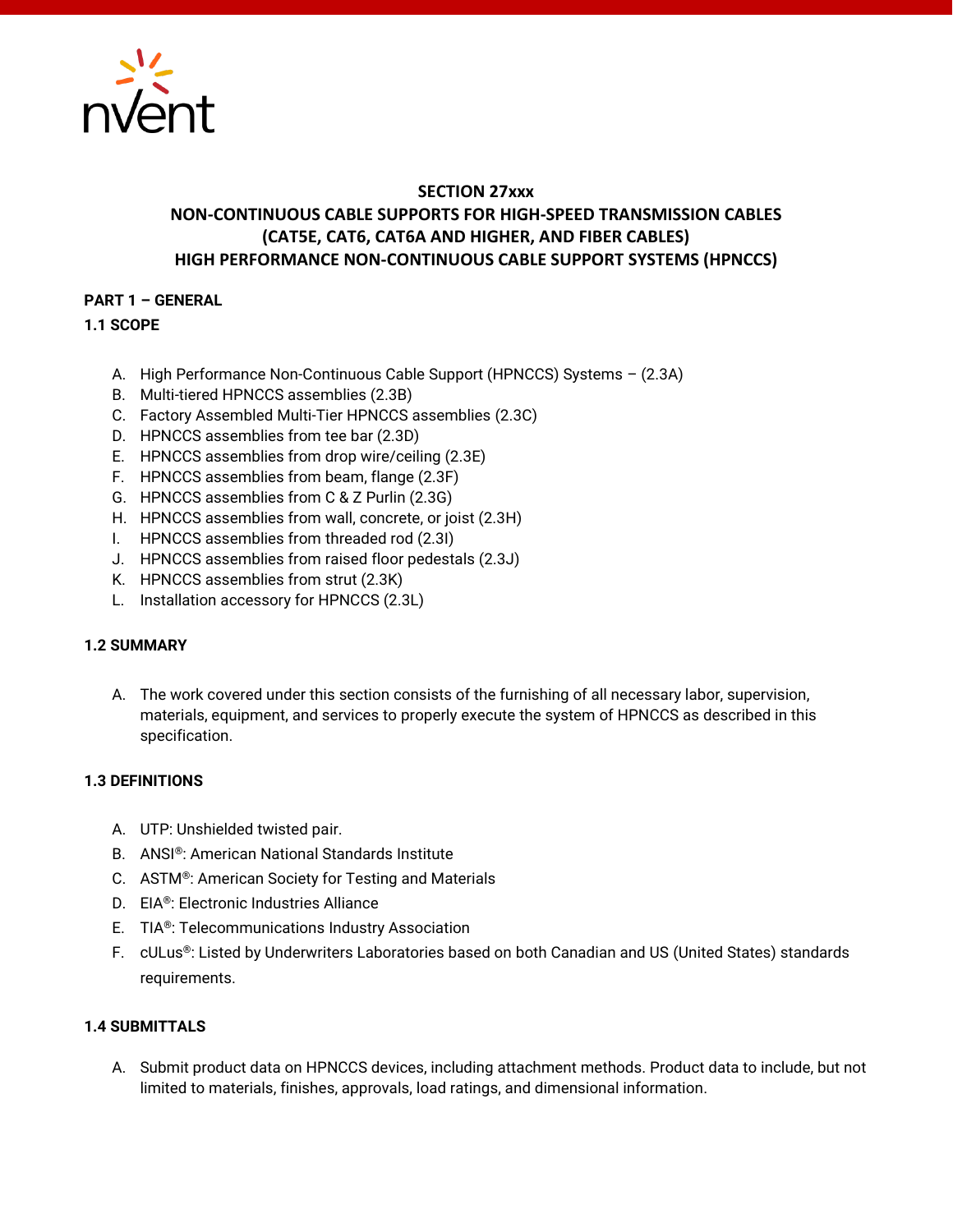### **1.5 QUALITY ASSURANCE**

- B. HPNCCS and HPNCCS assemblies shall be listed by Underwriters Laboratories for both Canadian and US standards (cULus). UL listing shall be 2239/CSA C22.2 No. 18.4-04
- C. HPNCCS shall have the manufacturers name and part number stamped on the part for identification.
- D. Manufacturer: Company specializing in manufacturing products specified in this section with a minimum of five years documented experience in the industry and certified ISO 9000.

# **PART 2 - PRODUCTS**

# **2.1 ACCEPTABLE MANUFACTURERS**

A. Subject to compliance with these specifications, HPNCCS shall be as manufactured by nVent, (formerly known as ERICO, Inc.) or approved equal. Material shall be manufactured in the United States of America.

# **2.2 REFERENCES**

- A. Zinc Coating Standards
	- 1) ASTM B633 Standard Specification for Electro-deposited Coatings of Zinc on Iron and Steel
	- 2) ASTM A924/A924M Standard Specification for General Requirements for Steel Sheet, Metallic-Coated by the Hot-Dip Process
- B. Steel Material Standards
	- 1) ASTM A109 Standard Specification for Steel, Strip, Carbon, Cold-Rolled
	- 2) ASTM A568 Standard Specification for Steel, Sheet, Carbon, and High-Strength, Low-Alloy Hot-Rolled and Cold-Rolled
	- 3) A653 G60-Specification for Steel Sheet, Zinc-Coated (Galvanized) or Zinc-Iron Alloy-coated (Galvannealed) by the Hot-Dip process
	- 4) ASTM A682 Standard Specification for Steel, Strip, High-Carbon, Cold-Rolled, Spring Quality
- C. Testing Standards
	- 1) ASTM B117 Standard Method of Salt Spray (Fog) Testing
	- 2) ASTM D610 Standard test Method for Evaluating Degree of Rusting on Painted Steel Surfaces
- D. Cable & Support Standards
	- 1) ANSI/TIA 568 Commercial Building Telecommunications Cabling Standard, current revision level.
	- 2) ANSI/TIA 569 Commercial Building Standard for Telecommunications Pathways and Spaces, current revision level.
	- 3) NFPA® 70 National Electrical Code®

# **2.3 NON-CONTINUOUS CABLE SUPPORT SYSTEMS (HPNCCS)**

- A. HPNCCS
	- 1) HPNCCS shall be cULus Listed for Support of Conduit, Tubing, and Cable (UL 2239)
	- 2) HPNCCS shall provide a bearing surface of sufficient width to comply with required bend radii of high-performance cables per ANSI/TIA 568.0-D
	- 3) HPNCCS shall have flared edges to prevent damage while installing cables.
	- 4) HPNCCS shall have a cable retainer to provide containment of cables within the hanger. The cable retainer shall be removable and reusable.
	- 5) HPNCCS shall have a hot-dipped galvanized or G60 finish and shall be rated for indoor use in noncorrosive environments.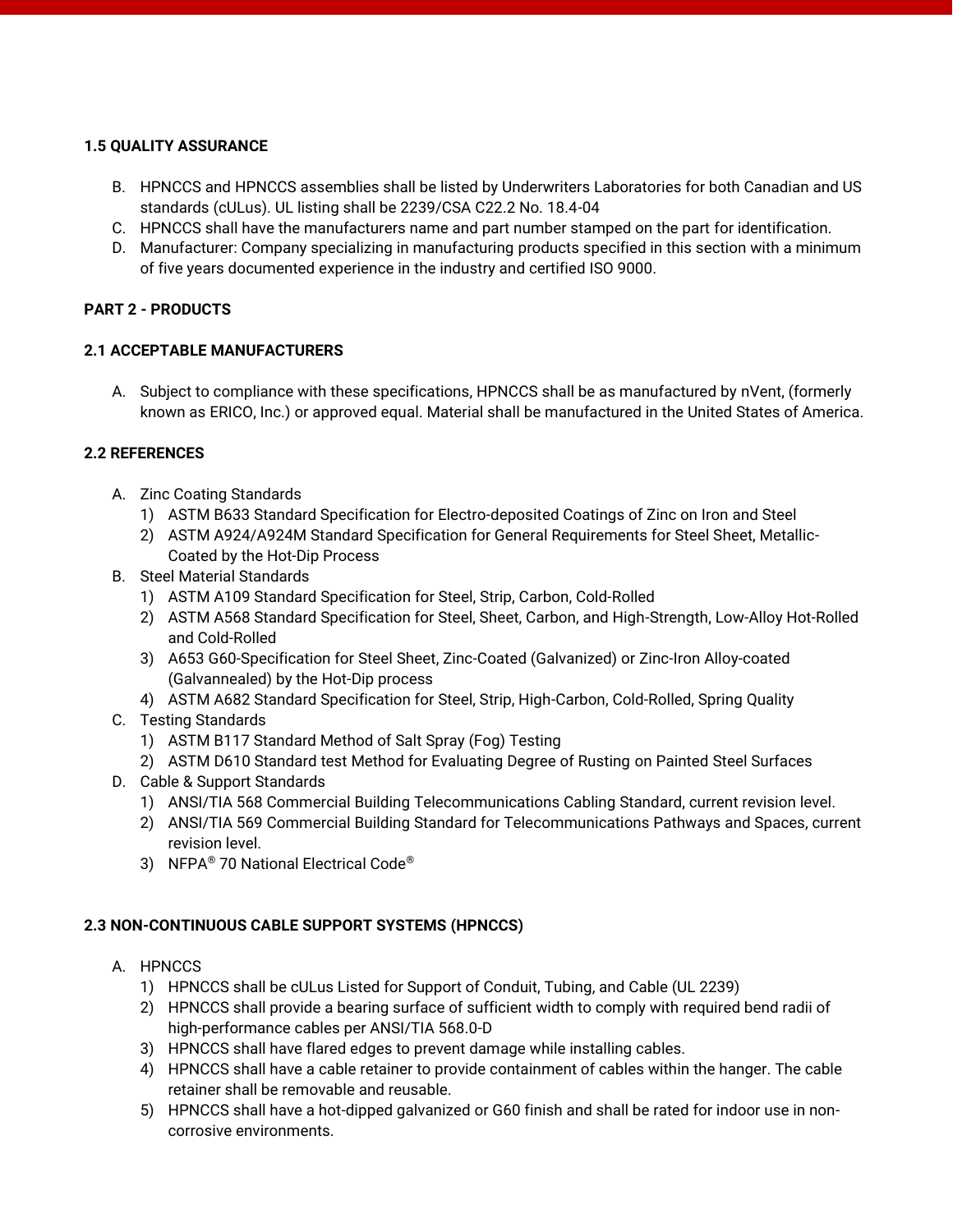- 6) HPNCCS shall be made using a metal thickness of 0.052" and in a finish and hardness outlined in 2.2 & 2.4.
- 7) Acceptable products: nVent CADDY CAT16HP, CAT21HP, CAT32HP, CAT48HP, CAT64HP or approved equivalent.
- B. Field Assembled
	- 1) Multi-tiered HPNCCS assemblies shall be used where separate cabling compartments are required. Assemblies may be created by joining the HPNCCS with snap-on tree-mounting brackets (nVent CADDY CATHPTM). Assemblies can be made single-sided for wall-mount applications or single/double sided for ceiling/beam/threaded rod suspended applications. The assembly is rated for indoor use in non-corrosive environments; cULus Listed.
	- 2) For installation on threaded rod, a snap-on angle bracket must be added on top of the assembly.
	- 3) If required, the multi-tier HPNCCS assembly can be attached to snap-on angle or straight brackets riveted to beam clamps, flange clips, angle brackets, etc.
	- 4) Acceptable products: nVent CADDY CAT16HP, CAT21HP, CAT32HP, CAT48HP, CAT64HP and brackets CATHPAN, CATHPA4, CATHPA6, CATHPS4 and CATHPTM
- C. Factory Assembled
	- 1) Multi-tiered HPNCCS assemblies shall be used where separate cabling compartments are required. These assemblies are assembled by the factory. Multi-tier assemblies are available for specific applications including wall mount, ceiling mount, threaded rod mount, and beam/flange mount. The beam/flange mount assembly includes a beam clamp rated to hold the weight of any of the multi-tier configurations. Assembly are rated for indoor use in non-corrosive environments; cULus Listed.
	- 2) Acceptable products: nVent CADDY CAT32HPSCM(2,3,4); CAT64HPSCM(2,3,4); CAT32HPDCM(2,3,4); CAT64HPDCM(2,3,4); CAT32HPSFM(2,3,4); CAT64HPSFM(2,3,4); CAT32HPDFM(2,3,4); CAT64HPDFM(2,3,4); CAT32HPSWM(2,3,4); CAT64HPSWM(2,3,4); or approved equivalent.
- D. HPNCCS assemblies from acoustic tee bar
	- 1) Acoustical tee bar bracket riveted to one 1" HPNCCS, factory assembled; rated for in-door use in noncorrosive environments; cULus Listed. Request permission from local AHJ before using.
	- 2) Acceptable product: nVent CADDY CAT16HPTS or approved equivalent.
- E. HPNCCS assemblies from smooth or threaded drop rod or wire
	- 1) Fastener to rod/wire with one HPNCCS, jobsite assembled; rated for indoor use in non-corrosive environments; cULus Listed.
	- 2) Acceptable products: As in 2.3 B. and nVent CADDY CATHP4Z34, CATHP6Z34, CATHP8Z34; or approved equivalent.
	- 3) Attaching the above assemblies to a wire supporting the ceiling grid is not allowed per NEC 300.11
- F. HPNCCS assemblies from beam, flange
	- 1) Fastener to beam or flange with one HPNCCS, jobsite assembled; rated for indoor use in noncorrosive environments; cULus Listed.
	- 2) Acceptable products: As in 2.3 B. and nVent CADDY CATHP24, CATHP58, CATHP912, CATHPBCB, CATHPBC200B, CATHP24SM, CATHP58SM, CATHP912SM, CATHPBC, CATHPBC200; or approved equal.
- G. HPNCCS assemblies from C & Z Purlin
	- 1) Fastener to C or Z Purlin with one HPNCCS, jobsite assembled; rated for indoor use in non-corrosive environments, cULus Listed.
	- 2) Acceptable products: As in 2.3 B. and nVent CADDY CATHPAF14 and CATHPVF14; or approved equal.
- H. HPNCCS assemblies from wall, concrete, or joist
	- 1) Fastener to wall, concrete, or joist with one HPNCCS, jobsite assembled; rated for indoor use in noncorrosive environments, cULus Listed.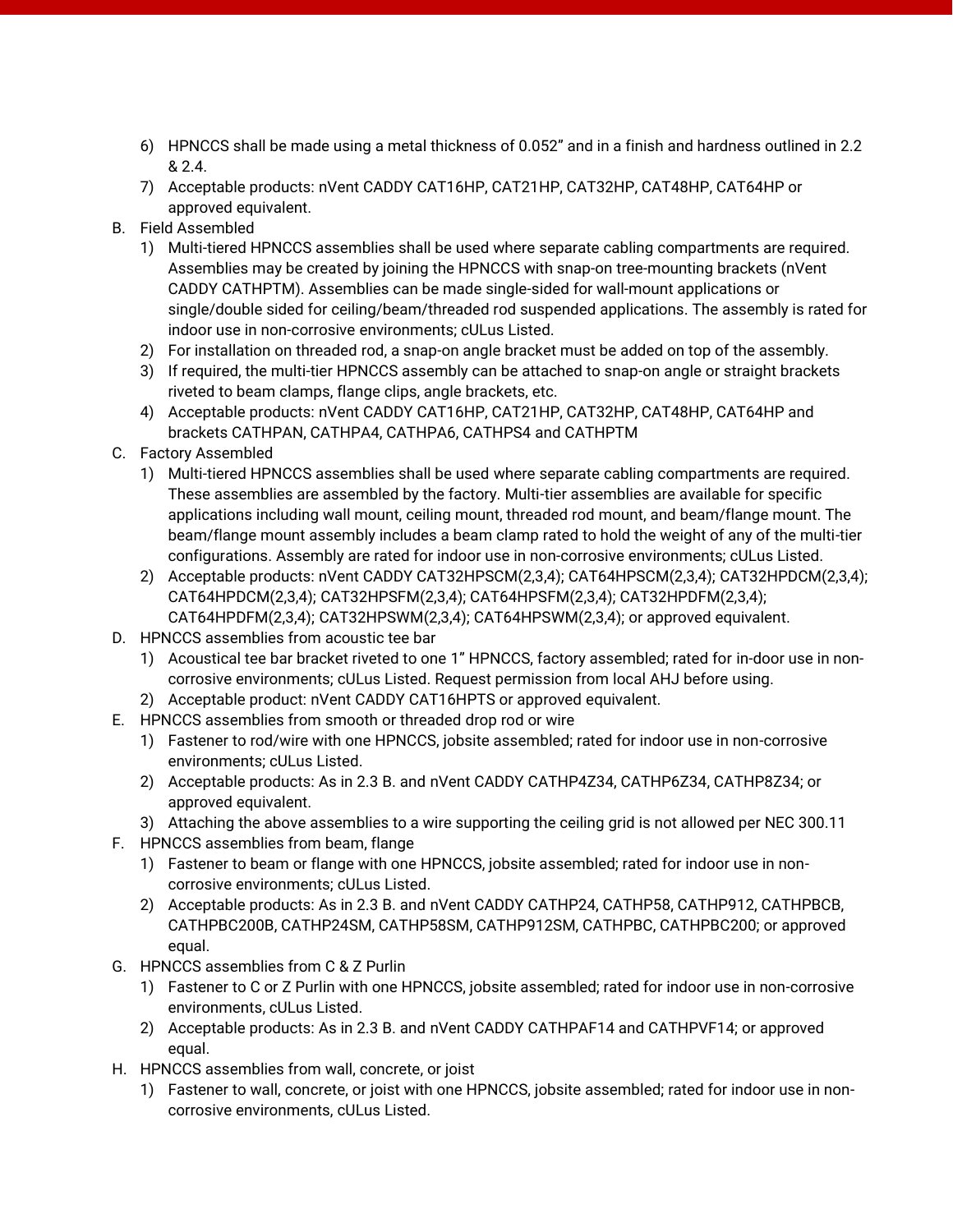- 2) Acceptable products: As in 2.3 B and CATHPABSF; CATHPAN; CATHPA4; CATHPA6; or approved equal.
- I. HPNCCS assemblies from threaded rod
	- 1) Fastener to threaded rod with one HPNCCS, jobsite assembled, rated for indoor use in non-corrosive environments, cULus Listed.
	- 2) Acceptable products: As in 2.3 and nVent CADDY CATHPABSF; CATHPAN; CATHPA4; CATHPA6; or approved equal.
- J. HPNCCS assemblies from raised floor pedestals.
	- 1) Fastener to raised (access) floor pedestal with one HPNCCS, jobsite assembled, rated for indoor use in non-corrosive environments; cULus Listed.
	- 2) Acceptable products: As in 2.3 B. and nVent CADDY CATHPCD0B, CATHPCD1B or CATHPCD2B; CATHPCD2.5B; CATHPCD3B; or approved equivalent.
- K. HPNCCS assembly from strut
	- 1) Fastener to strut with one HPNCCS, jobsite assembled, rated for indoor use in non-corrosive environments; cULus Listed
	- 2) Acceptable products: As in 2.3 B. and nVent CADDY CATHPESC or approved equal.
- L. Installation accessory for HPNCCS (Cable Pulley)
	- 1) Cable Pulley may be used as an installation tool. The Cable Pulley shall be made of steel and plastic and be without sharp edges. The Cable Pulley must be removed after cables are installed.
	- 2) Acceptable products: nVent CADDY CATHPPLR or approved equivalent.

#### **2.4 HPNCCS FINISHES**

- A. ASTM B633 Standard Specification for Electro-deposited Coatings of Zinc on Iron and Steel
- B. ASTM A924/A924M Standard Specification for General Requirements for Steel Sheet, Metallic-Coated by the Hot-Dip Process

#### **2.5 HPNCCS Base Material**

A. Base material of the HPNCCS shall be metal (at least a 0.052" thickness) and not plastic or other similar material that will potentially fail to support cabling in a fire event. Any fasteners used to affix the HPNCCS shall also be metal and shall be fastened to the metal of the HPNCCS support. This is to provide added safety to building occupants and emergency responders in areas of egress to ensure that the cabling remains in the pathway in the ceiling during a fire event.